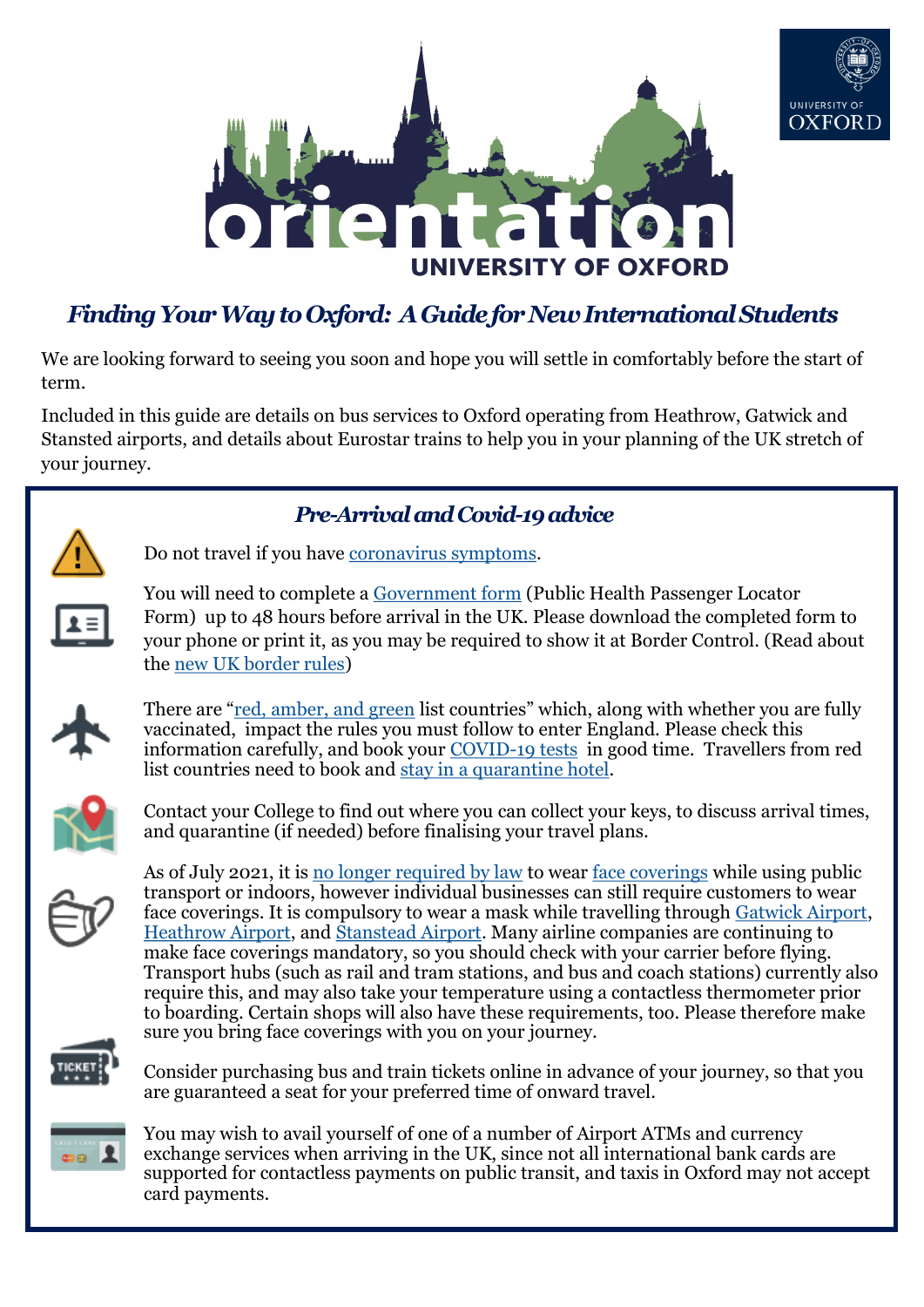

#### *Heathrow Airport*

Airport buses are running on a COVID-[19 timetable,](https://assets.goaheadbus.com/media/cms_page_media/2718/202107519_the_airline_-_COVID-19_Coronavirus_Timetable_Portrait_V4.pdf) and depart every 30-60 minutes. \*

Buses have charging points for your phone/laptop (remember

your UK plug adapter), toilets, and free WiFi internet access.

You can pay in cash  $(E, \epsilon, \text{US} \text{)}$  or by contactless payments (up to £45) onboard, but not all international credit/debit cards are supported. You can also pay by credit or debit card in the bus station.

Arriving at Terminal 1, 2 or 3: follow the signs in the arrival hall to the **Central Bus Station**, then take the lift up to the bus station and you will arrive in the ticket hall.

Arriving at Terminal 4: follow the signs in the arrival hall to 'the trains' and take the free Heathrow Connect train service to 'Heathrow Central'; a three-minute train journey. Follow the signs to the **Central Bus Station**, take the lift up to the bus station and you will arrive in the ticket hall. Arriving at Terminal 5: the bus service to Oxford also departs from Terminal 5 next to the arrival area (stop 10), so you do not need to go to the Central Bus Station.

Heathrow currently has temporary airline terminal moves in place. You can [check which terminal your](https://www.heathrow.com/at-the-airport/terminal-guides/which-terminal)  [flight lands in;](https://www.heathrow.com/at-the-airport/terminal-guides/which-terminal) and consult their [journey planner](https://www.heathrow.com/transport-and-directions/getting-to-central-london/journey-planner) for services operating when you land.



# *Gatwick Airport*

A similar bus service (also running on a [COVID](https://assets.goaheadbus.com/media/cms_page_media/2718/202107519_the_airline_-_COVID-19_Coronavirus_Timetable_Portrait_V4.pdf)-19 [timetable\),](https://assets.goaheadbus.com/media/cms_page_media/2718/202107519_the_airline_-_COVID-19_Coronavirus_Timetable_Portrait_V4.pdf) operates from Gatwick to Oxford (see the website below). departing every 1.5—2 hours.\*

All flights to and from Gatwick are temporarily operating from the North Terminal, where the bus leaves from Lower Forecourt stands 4 and 5.

Students planning for train connections will need to

take the [free airport shuttle](https://www.gatwickairport.com/at-the-airport/passenger-services/Changing-terminals/) to the South Terminal.

Gatwick has prepared departure and arrival [Covid](https://www.gatwickairport.com/at-the-airport/coronavirus/)-19 [Travel Information](https://www.gatwickairport.com/at-the-airport/coronavirus/) for passengers, and you can view their [infographic](https://www.gatwickairport.com/globalassets/passenger-services/covid-19/passenger-covid-graphic) which contains guidance under the current social distancing measures.



**For times and further information for Heathrow or Gatwick see:** <http://airline.oxfordbus.co.uk>

### *Stansted Airport*

A number of airlines arrive at Stansted from European destinations, but it is a longer journey to reach Oxford from Stansted than it is from Heathrow or Gatwick. There are 8 buses a day that run from Stanstead to Oxford between 01:00-22:00.\*

The bus/coach station is a 2-minute walk from the airport terminal, located opposite the main terminal entrance. You will need to take the [National Express](http://www.nationalexpress.com/) bus to central London (Victoria Coach Station and change to the [Oxford Tube](https://www.oxfordtube.com/) bus.

If travelling by train, you can also take the [Stansted](https://www.stanstedexpress.com/)  [Express](https://www.stanstedexpress.com/) train to London Liverpool Street station and then change on the Underground to reach London Paddington and then take the train to Oxford.

Prices and journey times vary and you should check travel times before you book your flight to ensure that connecting travel to Oxford is available at the time you land in the UK.





#### *Eurostar/Train*

From the [Eurostar](http://www.eurostar.com/) terminus at London St Pancras station you can either\*:

Take the [Underground](http://www.nationalrail.co.uk) to London Paddington station (20 minutes with Circle or Hammersmith & City line) and then the [train](https://www.nationalrail.co.uk/) to Oxford (1 hour).

Or, Take the [Underground](http://www.tfl.gov.uk/modes/tube/) from London St Pancras station to Victoria (12 minutes with Victoria line) and then the [Oxford Tube](https://www.oxfordtube.com/) bus (1 hour 30 minutes).